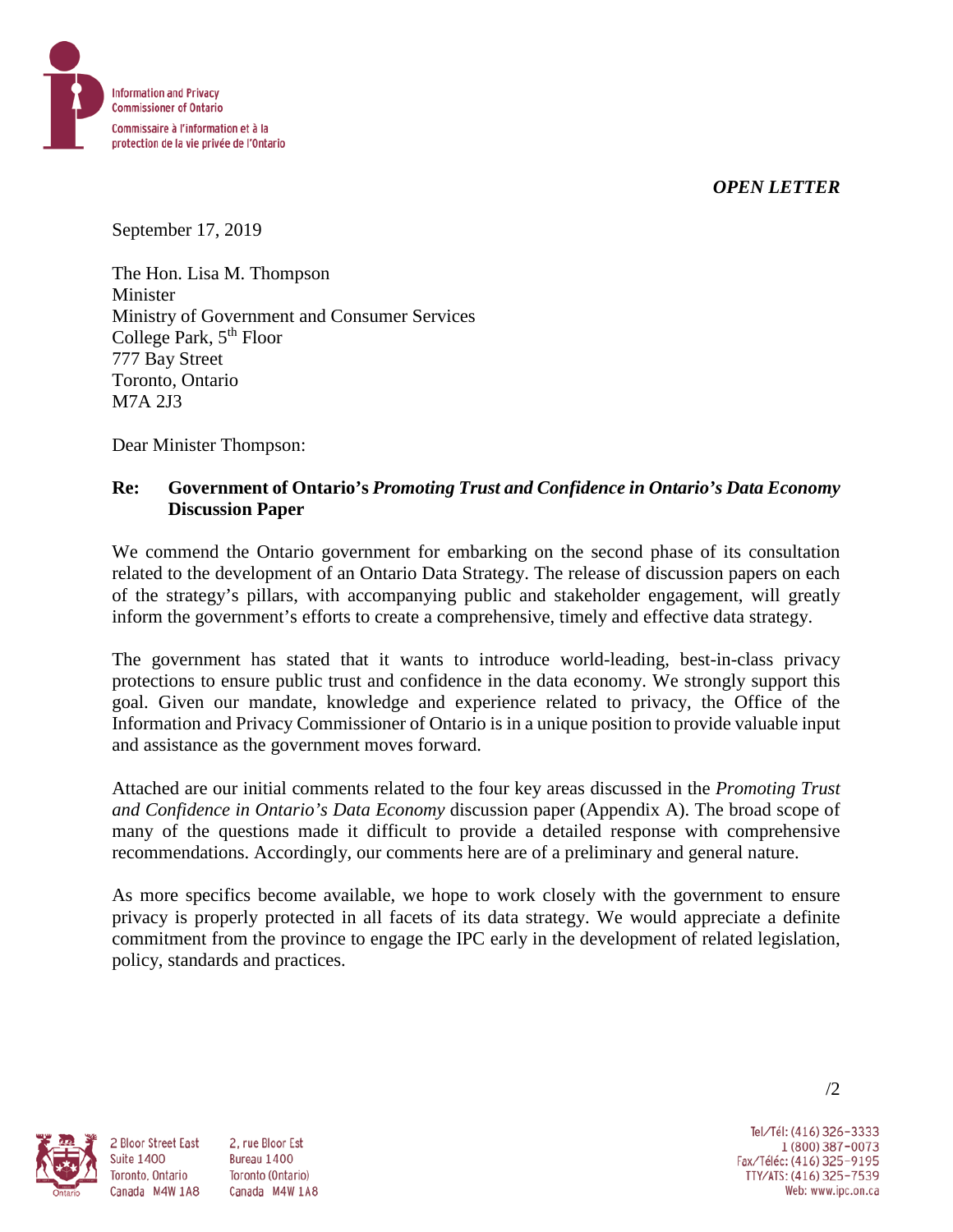We look forward to ongoing engagement with government on this matter. In the spirit of transparency, we are posting this letter and attachment on our website.

Sincerely,

Brian Beamish Commissioner

cc: Dominic Roszak, Director of Operations, Stakeholder Relations and Appointments, Ministry of Government and Consumer Services

Hillary Hartley, Chief Digital and Data Officer, Deputy Minister, Cabinet Office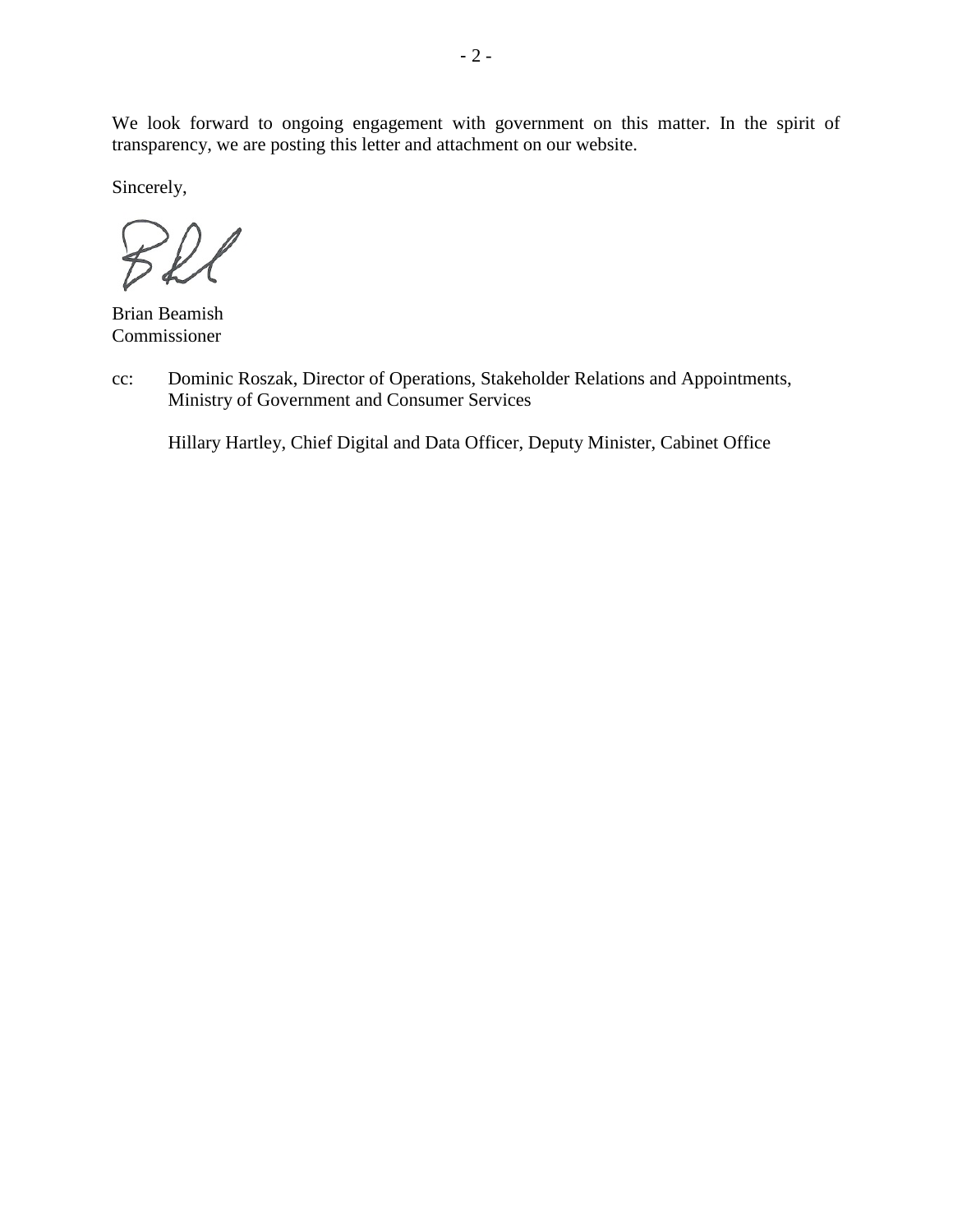## **Appendix A IPC Comments on the Ontario Government's** *Promoting Trust and Confidence in Ontario's Data Economy* **Discussion Paper**

# **PRIVACY, DATA PROTECTION AND DATA GOVERNANCE**

When the Government of Ontario launched its data strategy consultation in February 2019, it stated it would explore introducing "world-leading, best-in-class privacy protections."[1](#page-2-0) The *Promoting Trust and Confidence in Ontario's Data Economy* discussion paper expands on this idea, and indicates that the province will work to:

- ensure that Ontarians' privacy and data rights are respected and upheld
- promote the continuous evolution of Ontario's privacy and security frameworks to keep pace with new technological developments and challenges
- help public sector organizations implement user-friendly and modern data protection programs in light of emerging data collection and analysis techniques
- promote the development of reusable and people-centered information, tools and methods that help small organizations practice privacy and data protection by design
- clarify and strengthen Ontario's jurisdiction and the application of provincial and federal laws over data collected from Ontarians

To support the province in achieving these objectives, the Office of the Information and Privacy Commissioner of Ontario offers our initial thoughts about necessary improvements to Ontario's privacy legislation. Vital to protecting privacy and defining appropriate and effective data governance is comprehensive legislation that ensures effective oversight for both the public and private sectors. We are fully committed to working closely with the province to enhance Ontario's legislative framework.

## *Modernizing Public Sector Privacy Legislation*

Ontario has two public sector access and privacy laws:

- The *Freedom of Information and Protection of Privacy Act* applies to over 300 provincial institutions such as ministries, provincial agencies, boards and commissions, as well as community colleges, universities, local health integration networks, and hospitals
- The *Municipal Freedom of Information and Protection of Privacy Act* applies to over 1,200 municipal institutions such as municipalities, police services, school boards, conservation authorities, boards of health, and transit commissions

<span id="page-2-0"></span> $\mathbf{1}$ 

<sup>1</sup> *Ontario's Government Launches Data Strategy Consultations, Province takes steps to better equip for the rapidly advancing era of Big Data*, News Release, February 5, 2019, [https://news.ontario.ca/mgs/en/2019/02/ontarios-government-launches-data-strategy-consultations.html.](https://news.ontario.ca/mgs/en/2019/02/ontarios-government-launches-data-strategy-consultations.html)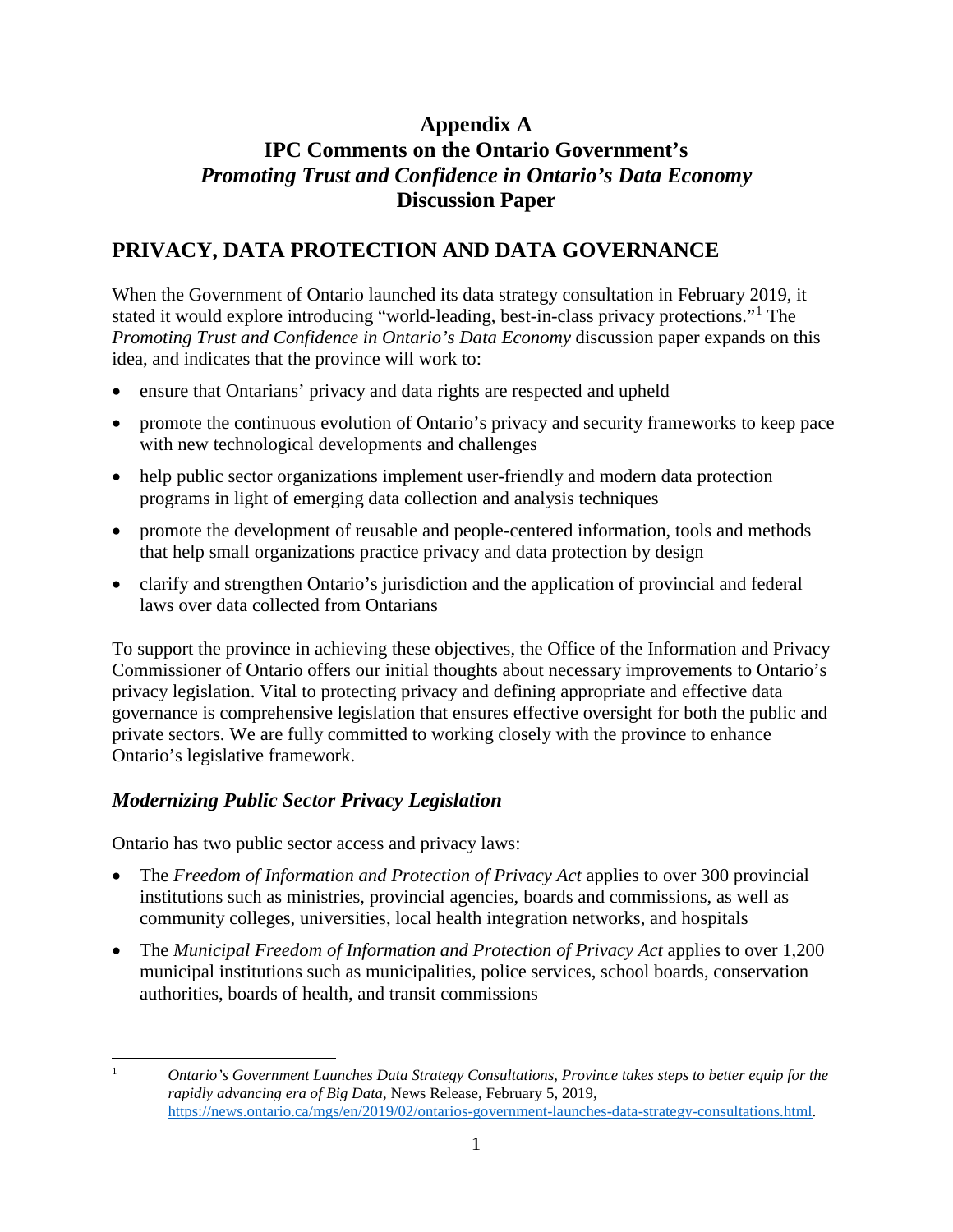These acts define the rules public organizations must follow to protect privacy, including:

- limits on the collection, use and disclosure of personal information
- requirements to inform individuals about the collection of their personal information and how it will be used
- standards for security, retention and secure disposal of personal information
- a right for individuals to access and correct their own personal information

As the province knows, the IPC is the oversight body for these acts. The Commissioner is an officer of the Ontario's Legislature and is independent of the government of the day.

Since the legislation came into force three decades ago, public expectations, technology, and the ways in which government does business have significantly changed. The IPC has repeatedly emphasized the need to update our public sector privacy laws to address these changes. They continue to fall behind rapidly evolving digital technology and data-rich information practices.

Technology available today has many benefits for society and enables government to deliver services more effectively and efficiently. It also collects, uses, and generates massive amounts of data, including personal information. As the discussion paper notes, data is being generated at an unprecedented rate. However, the use of data and technology must not come at the expense of privacy.

While Ontario's legislation has had some updates, including the recent data integration amendments, a comprehensive review is needed to ensure privacy rights of Ontarians continue to be protected in our changing environment. Other provinces have strengthened their laws to meet new privacy challenges.

As a foundational step for Ontario's data strategy, we recommend that the government commit to a comprehensive review of *FIPPA* and *MFIPPA* through an open process that encourages public participation. The IPC has numerous recommendations on how *FIPPA* and *MFIPPA* should be updated to keep pace with changes impacting privacy. We would be very pleased to discuss these, in detail, with the government. Outlined below is a key measure to enhancing privacy protection in the public sector.

#### **Enhance oversight**

*FIPPA* and *MFIPPA* give the IPC order-making power for access requests, but this power does not extend to privacy complaints. Our powers are limited to ordering an institution to stop a collection practice and to destroy collections of personal information that contravene the acts. When investigating other issues such as allegations of improper use, disclosure, retention and destruction of personal information, we can only make recommendations.

The authority to investigate and issue privacy-related orders exists in other Ontario statutes that relate to privacy, including Ontario's *Personal Health Information Protection Act*, Part X of the *Child, Youth and Family Services Act*, and the *Anti-Racism Act*. We know that order-making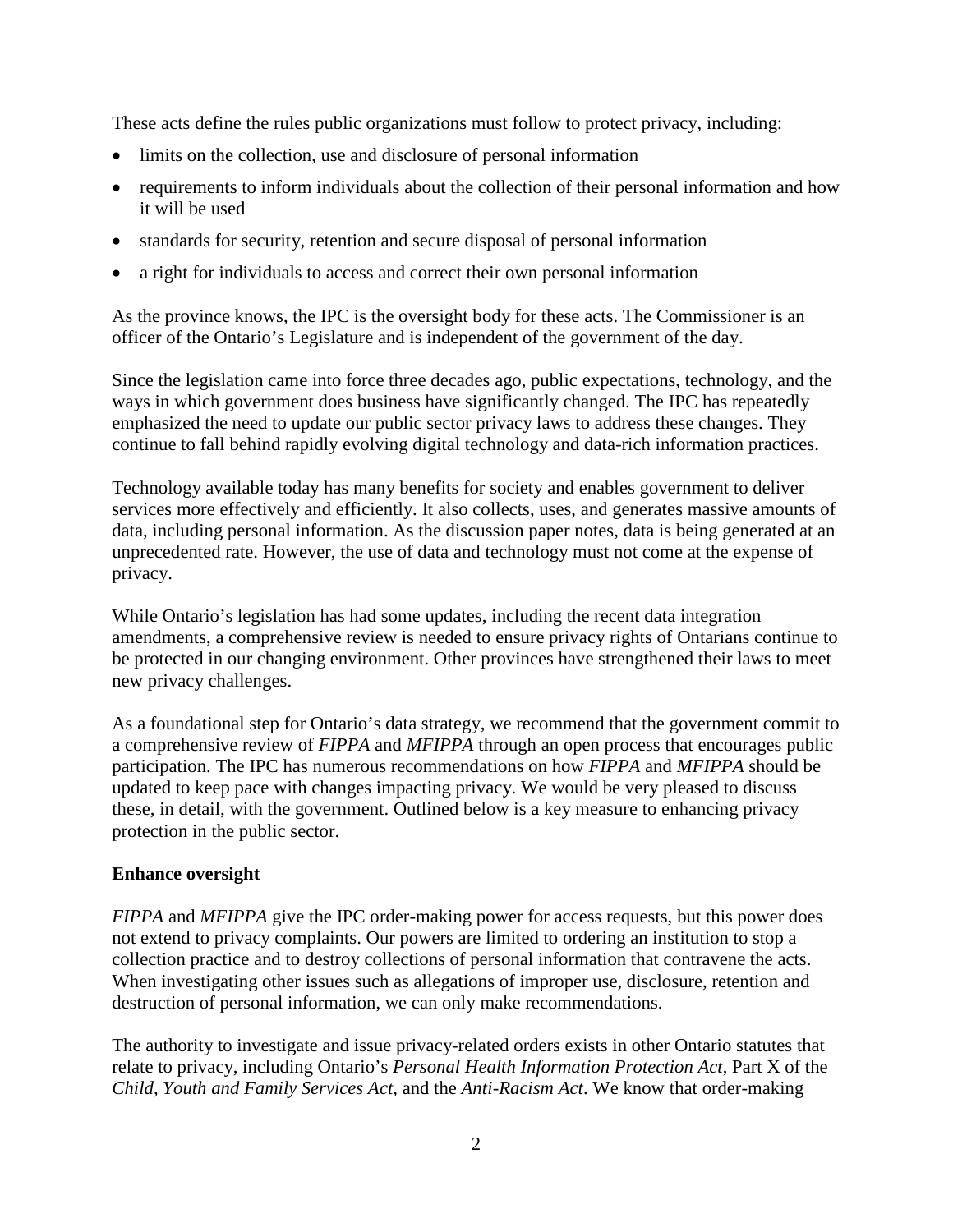power deters public organizations from behaviour that is not in compliance with *FIPPA* and *MFIPPA*. It also provides a strong incentive and motivation for early resolution, a cost efficient way of resolving privacy complaints.

We recommend the Ontario government amend the acts to provide this office with the authority to issue an order in the context of a privacy investigation to more effectively protect the privacy rights of all Ontarians.

### *Coverage of Political Parties*

We also recommend expanding the coverage of privacy legislation to cover political parties. Currently, in Ontario, political parties are not covered by privacy laws at either the provincial or federal level. In British Columbia, political parties are subject to the province's private sector privacy legislation.

The large amount of sensitive personal information held by political parties, coupled with advances in the technology enabling them to collect, integrate and analyze data in ways that we could not have previously imagined, reveals a widening gap in protection and oversight of individual privacy rights. The most effective way of making Ontario's political parties accountable for protecting privacy is by making them subject to Ontario's privacy laws.

#### *Build Capacity and Culture Concerning Privacy in Public Sector*

Public organizations have been subject to Ontario's privacy legislation for over 30 years, but the need to build capacity and promote a privacy sensitive culture is ongoing. Evolving technology, information practices and service delivery channels, as well as constant staff turn-over, require a continuing commitment in public organizations to raising privacy awareness.

The two key elements that are essential to building capacity and promoting culture change concerning privacy in the public sector are:

- **Privacy Training:** Proper training gives staff the knowledge and skills to proactively identify potential privacy risks, and to take appropriate and timely action to eliminate or mitigate them. Training of new employees (including contract and temporary staff), at all levels of the organization, as well as advanced or role-based training for those in positions with increased privacy risks and responsibilities is crucial to protecting privacy. Periodic refresher training helps ensure staff continue to understand and meet relevant privacy legislation, policies and procedures. Privacy training for agents and contractors ensures they understand their privacy obligations related to the personal information they are charged to collect, use, process, retain, secure, disclose or destroy.
- **Defined Accountability:** For all public organizations, having established roles, responsibilities and accountability is crucial to protecting privacy. Management and staff in each program and business area dealing with personal information must understand their responsibilities to deliver their programs and services in compliance with *FIPPA* or *MFIPPA*. In addition, visible executive-level accountability for, and commitment to, privacy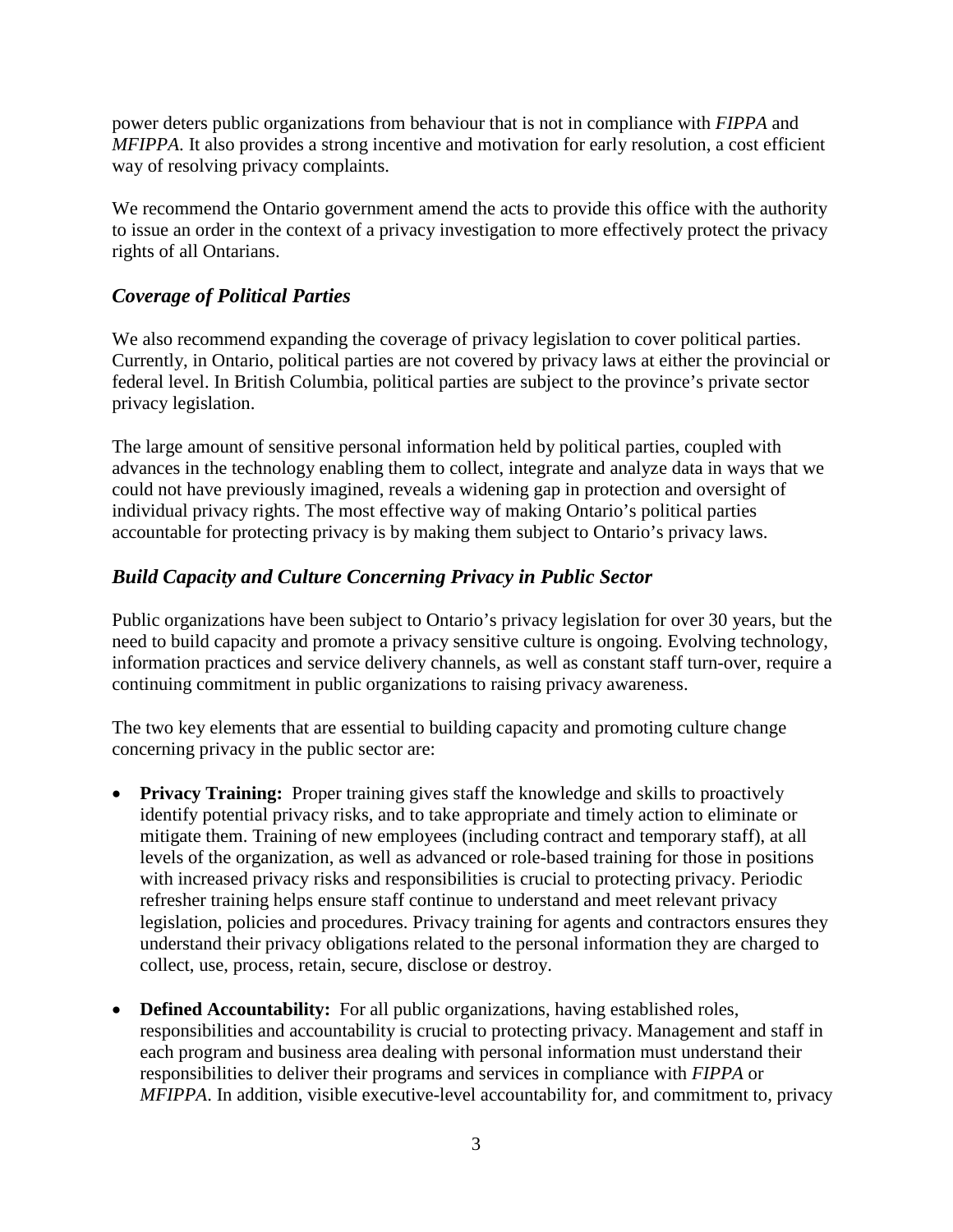protection greatly influences an organization's culture and helps the successful implementation of compliant privacy policies and practices.

Ideally, each public organization would have a well-funded, mature privacy management program in place, including comprehensive training and effective awareness campaigns. Unfortunately, the reality is that privacy protection often does not have dedicated resources, particularly in smaller organizations.

For this reason, the IPC strongly supports the government's commitment to promote the development of information, tools and methods to help small organizations proactively address privacy. We offer our assistance and would be pleased to work with the province to develop resources and training for all public sector organizations.

### *Promoting Privacy Protective Practices in Ontario's Private Sector*

While Alberta, British Columbia and Quebec have their own private sector privacy laws, Ontario does not. The federal *Personal Information Protection and Electronic Documents Act* applies to private sector organizations in Ontario that collect, use or disclose personal information in the course of a commercial activity. The oversight body is the Office of the Privacy Commissioner of Canada.

Accordingly, *PIPEDA* is the necessary backdrop to any measures the province might take to promote privacy protective practices in the private sector. Unless Ontario businesses are exempt from its application through substantially similar legislation (discussed further below), they will need to continue to comply with *PIPEDA*.

Many Ontario businesses, including small and medium-sized enterprises, engaged in the data economy have international partners and clients, requiring personal information to flow across borders. If they control or process personal information in the European Union or of EU data subjects, Ontario businesses are currently required to meet the Europe's *General Data Protection Regulation*.

To avoid creating multiple privacy standards and adding to the regulatory burden on business, any action the province takes to promote privacy protective practices in the private sector needs to recognize that many Ontario businesses are already required to meet a privacy standard higher than *PIPEDA*'s.

Despite several comprehensive reviews and the widely recognized shortcomings of the legislation, *PIPEDA* has yet to be updated to ensure privacy is effectively protected in the private sector or to keep pace with evolving privacy legislation around the world. In May 2019, the federal government proposed to update the act, but given the upcoming federal election, likely this will not happen in the near future.<sup>[2](#page-5-0)</sup>

<span id="page-5-0"></span> $\overline{2}$ <sup>2</sup> Innovation, Science and Economic Development Canada, *Strengthening Privacy for the Digital Age: Proposals to modernize the Personal Information Protection and Electronic Documents Act*, May 21, 2019, [https://www.ic.gc.ca/eic/site/062.nsf/eng/h\\_00107.html.](https://www.ic.gc.ca/eic/site/062.nsf/eng/h_00107.html)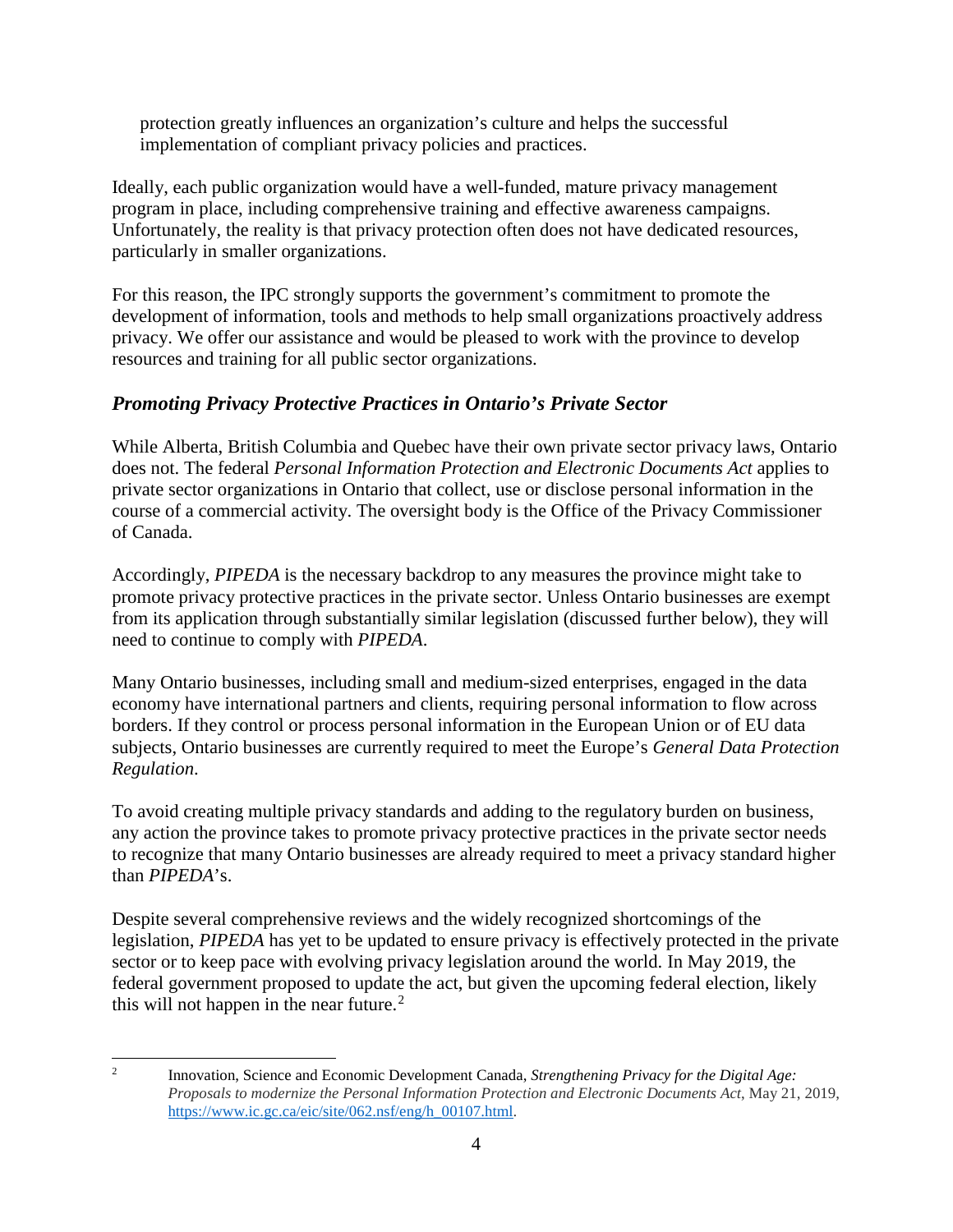We support the province's proposal to take action to promote privacy protective practices in the private sector. There are a variety of approaches ranging from education for businesses, selfregulation, co-regulation and legislation focussed on specific privacy risks (for example, smart cities). Another way Ontario could promote privacy protective practices in the private sector is to introduce comprehensive, substantially similar legislation. This would bring control over private sector privacy into the hands of the province.

While recognizing the challenges, and potential expense, for both government and business, made-in-Ontario private sector privacy legislation has a number of significant advantages, including:

- *PIPEDA* continues to have a number of substantial limitations related to its privacy principles, as well as oversight powers such as lack of order-making authority
- Efforts to strengthen *PIPEDA* have not yet succeeded, and are not in the purview control of the Ontario government
- Comprehensive Ontario private sector privacy legislation would enable the province to:
	- − take control of the timing and process
	- − determine what constitutes "world-leading, best-in-class privacy protections" for Ontario's private sector, tailoring the legislation to meet the needs of our residents and businesses, consistent with Ontario's data strategy priorities
	- − define consistent privacy protections across all industries, as well as address additional requirements and controls for specific industries or data practices, as required (for example, those concerns highlighted in the discussion paper)
	- − expand the scope of coverage for private sector privacy legislation (for example, British Columbia's *Personal Information Protection Act* does not limit application of that act to commercial activities, and it also applies to employee personal information)
	- − adapt quickly and, as the province determines appropriate, to keep pace with technological advances, evolving information practices, and international developments in data protection requirements
- Avoiding duplication of oversight and provide clarity regarding applicable laws for initiatives involving public and private sector partnerships, such as smart cities

The IPC recommends the government consult with us on any measures it contemplates to promote privacy protective practices in the private sector, and to address new and growing challenges to privacy.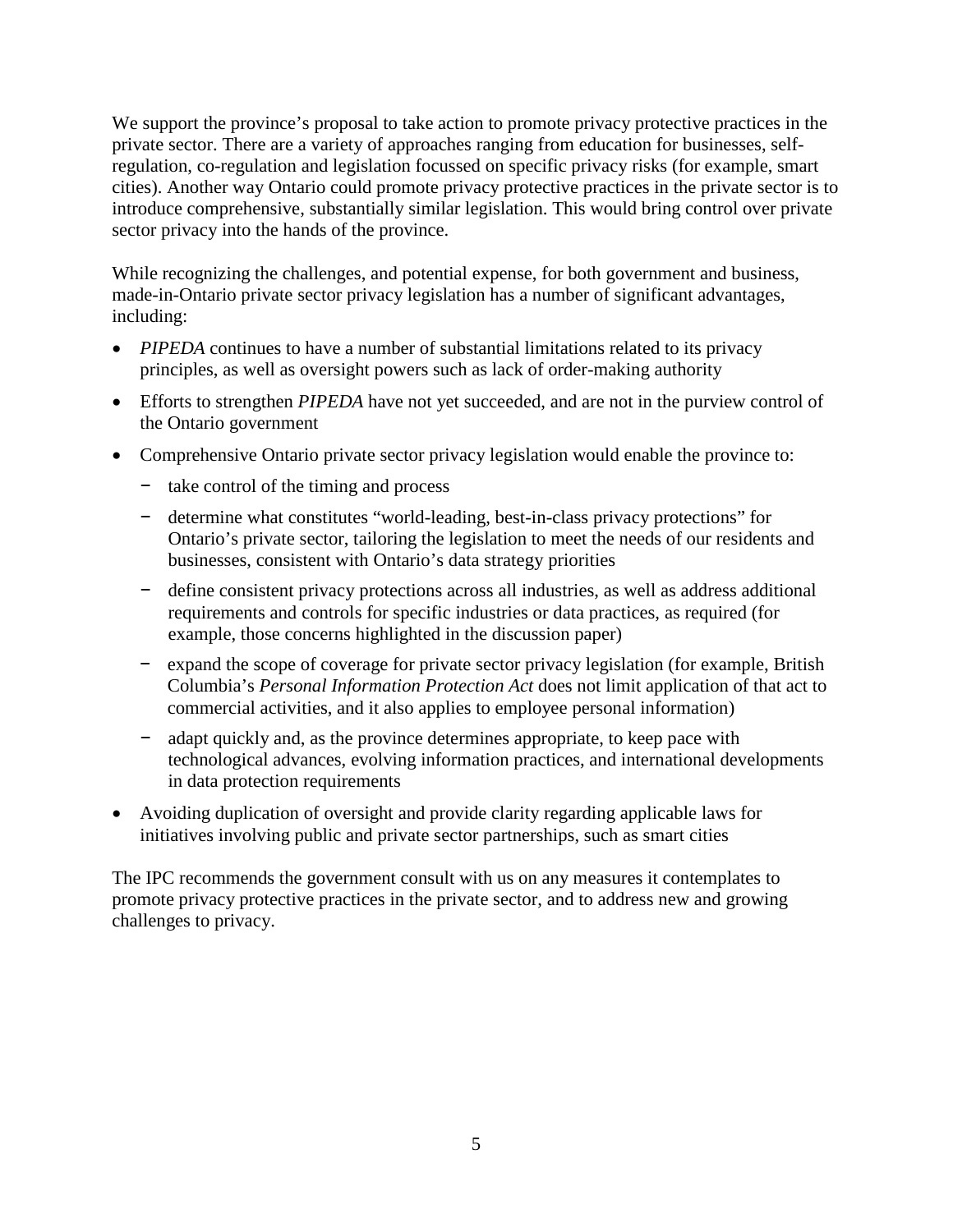# **CONSUMER PROTECTION**

Common to all digital businesses-to-consumer transactions regulated by the Government of Ontario is the collection and use of personal information. Not simply a by-product of a transaction, data now has its own economic value. The real value is no longer just the purchase of the product or service, but in the opportunities that can offer business in terms of accessing information about individuals and their consumption patterns. [3](#page-7-0)

While the data economy brings many benefits to consumers, it also brings new challenges for consumer protection. Existing data are being used in new ways and new types of data generated through every transaction or engagement with technology in every aspect of life. More and more of what we do is recorded, with or without our knowledge and consent.

Some consumer protection issues are just online versions of existing problems, such as unsafe products or misleading advertising. Others are uniquely challenging in the digital world such as the resulting information asymmetry; various social engineering schemes like baiting and phishing; profiling leading to price and service discrimination; and online advertising auctions that allow companies to compete for available digital advertising space in real time. These and other new and pervasive practices in the data economy create substantial privacy risks.

The IPC endorses the government's consumer protection goals identified in the discussion paper. While recognizing that consumer rights extend beyond privacy protection, we recommend that any additional or new measures focussed on the collection, use and disclosure of consumers' personal information be addressed in privacy legislation rather than in the existing patchwork of Ontario's consumer protection legislation. This would ensure consistent privacy requirements and oversight, which would benefit both business and consumers. Unique threats, risks and challenges related to specific industries or data practices could be addressed by supplemental privacy requirements or carve-outs, as may be appropriate.

# **HUMAN RIGHTS AND CIVIL LIBERTIES**

The IPC strongly supports the Government of Ontario's commitment to promote transparency, accountability and the ethical use of data-driven technology by the public sector, with an interest in upholding the fundamental rights of individuals.

Privacy is a fundamental right. While the *Canadian Charter of Rights and Freedoms* does not specifically mention privacy or the protection of personal information, the Supreme Court of Canada has determined that the concept of privacy underlies several of the rights expressed in the *Charter*. Primarily the Supreme Court has used Section 8, the protection against unreasonable search and seizure, to advance the argument for a right of privacy for Canadians.

<span id="page-7-0"></span> $\overline{3}$ <sup>3</sup> European Political Strategy Centre, *Enter the Data Economy: EU Policies for a Thriving Data Ecosystem*, EPSC Strategic Notes, Issue 21, January 11, 2017, [https://ec.europa.eu/epsc/sites/epsc/files/strategic\\_note\\_issue\\_21.pdf](https://ec.europa.eu/epsc/sites/epsc/files/strategic_note_issue_21.pdf)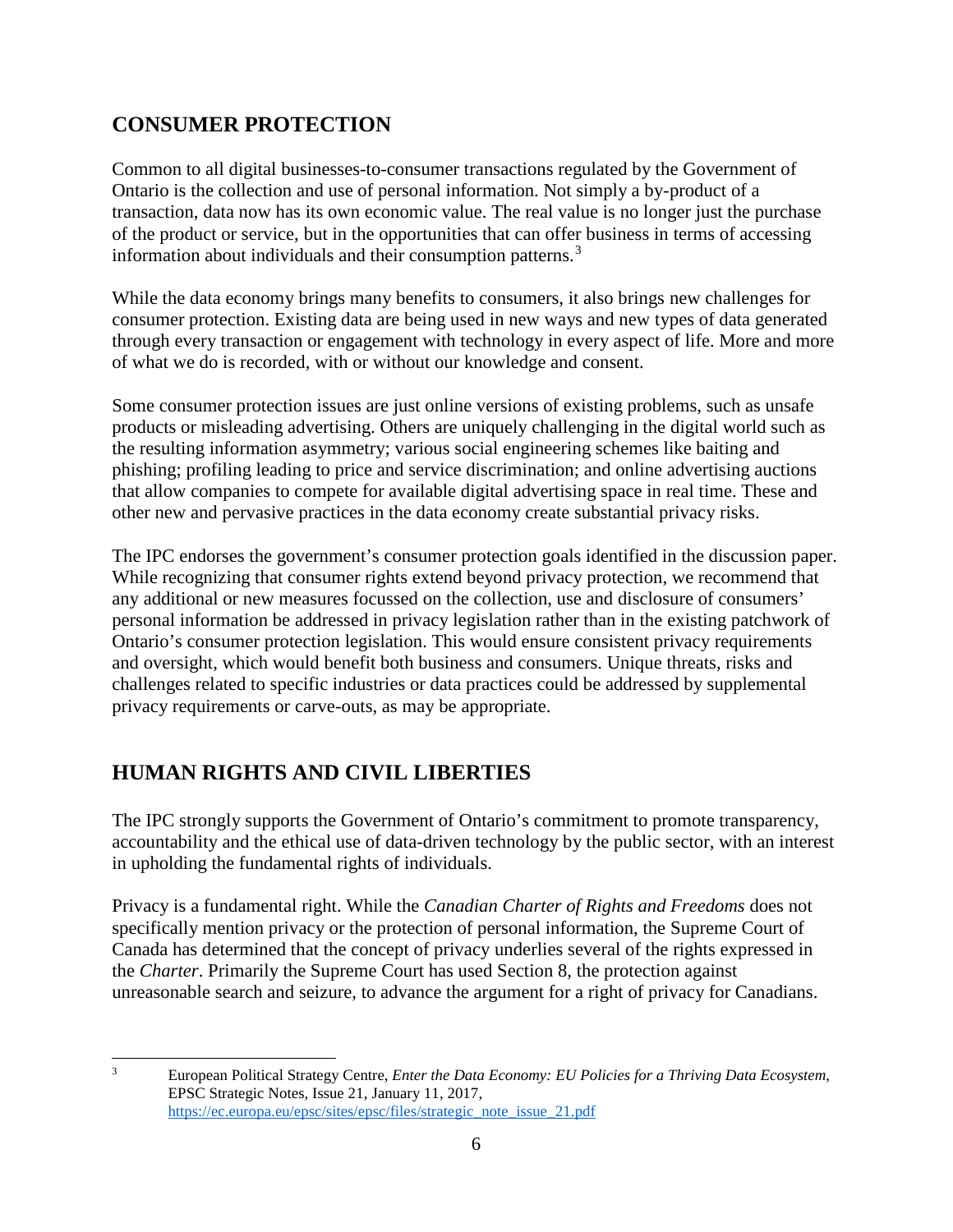As Justice La Forest stated in *R. v. Dyment*: "… society has come to realize that privacy is at the heart of liberty in a modern state...Grounded in man's physical and moral autonomy, privacy is essential for the well-being of the individual."[4](#page-8-0) There is also a common understanding that control over one's own personal information is central to a self-determining and responsible being. People feel that the loss of that control has a significant impact on their ability to be autonomous.

The IPC recommends the province explicitly include privacy in its consideration of human rights and civil liberties as it proceeds with its data strategy. We also recommend that the Government of Ontario consult with the IPC, as well as the Law Commission of Ontario and the Ontario Human Rights Commission, to better understand the impacts of data-driven technologies on the human rights of Ontarians.

### *Digital and Data-Related Threats to Human Rights and Civil Liberties*

The current landscape of threats posed by new and emerging technology and data-driven practices is complex. Data-driven practices, particularly profiling, can significantly heighten the risk of discrimination and other detrimental action. The discussion paper outlines a number of threats including surveillance, bias and discrimination, and behavioural manipulation. These and other threats engage a number of interests, both at the individual and societal level.

As noted in the discussion paper, automated decision-making systems (ADSs) and other artificial intelligence (AI) driven applications are creating new threats. They automatically sort, score, categorize, assess and rank people, often without their knowledge or consent, and frequently without the ability to challenge the accuracy or effectiveness of those processes and resulting decisions. [5](#page-8-1) The opaqueness or black box nature of many ADSs make it difficult for individuals to detect, understand and combat potential threats. A worst-case scenario is when indecipherable algorithms are developed with inaccurate, discriminatory or otherwise unwanted biases embedded within them.

ADSs are increasingly used by both the public and private sectors to make services more efficient, accurate and objective. Examples of where ADSs are currently being used include health, public housing and social services, criminal justice, policing, national security, online services, credit, employment, advertising and insurance, among others.

The European Parliamentary Research Service's April 2019 paper, *A governance framework for algorithmic accountability and transparency*, thoughtfully discusses the social effects or impacts of algorithmic systems for decision-making on individuals, groups and society. The paper highlights the entwined social values potentially undermined through the operation of these systems, including equality of opportunity and outcome, justice, truth, and autonomy.<sup>[6](#page-8-2)</sup>

 $\overline{A}$ 

<span id="page-8-1"></span><span id="page-8-0"></span><sup>&</sup>lt;sup>4</sup> *R. v. Dyment* (1988) 55 D.L.R. (4<sup>th</sup>) 503 at 513 (S.C.C.).<br><sup>5</sup> Privacy International, *Profiling and Automated Decision Making: Is Artificial Intelligence Violating Your Right to Privacy?,* December 5, 2018, [https://privacyinternational.org/blog/2537/profiling-and-automated](https://privacyinternational.org/blog/2537/profiling-and-automated-decision-making-artificial-intelligence-violating-your-right)[decision-making-artificial-intelligence-violating-your-right.](https://privacyinternational.org/blog/2537/profiling-and-automated-decision-making-artificial-intelligence-violating-your-right)

<span id="page-8-2"></span><sup>6</sup> European Parliamentary Research Service, *A governance framework for algorithmic accountability and transparency*, April 2019, [http://www.europarl.europa.eu/RegData/etudes/STUD/2019/624262/EPRS\\_STU\(2019\)624262\\_EN.pdf.](http://www.europarl.europa.eu/RegData/etudes/STUD/2019/624262/EPRS_STU(2019)624262_EN.pdf)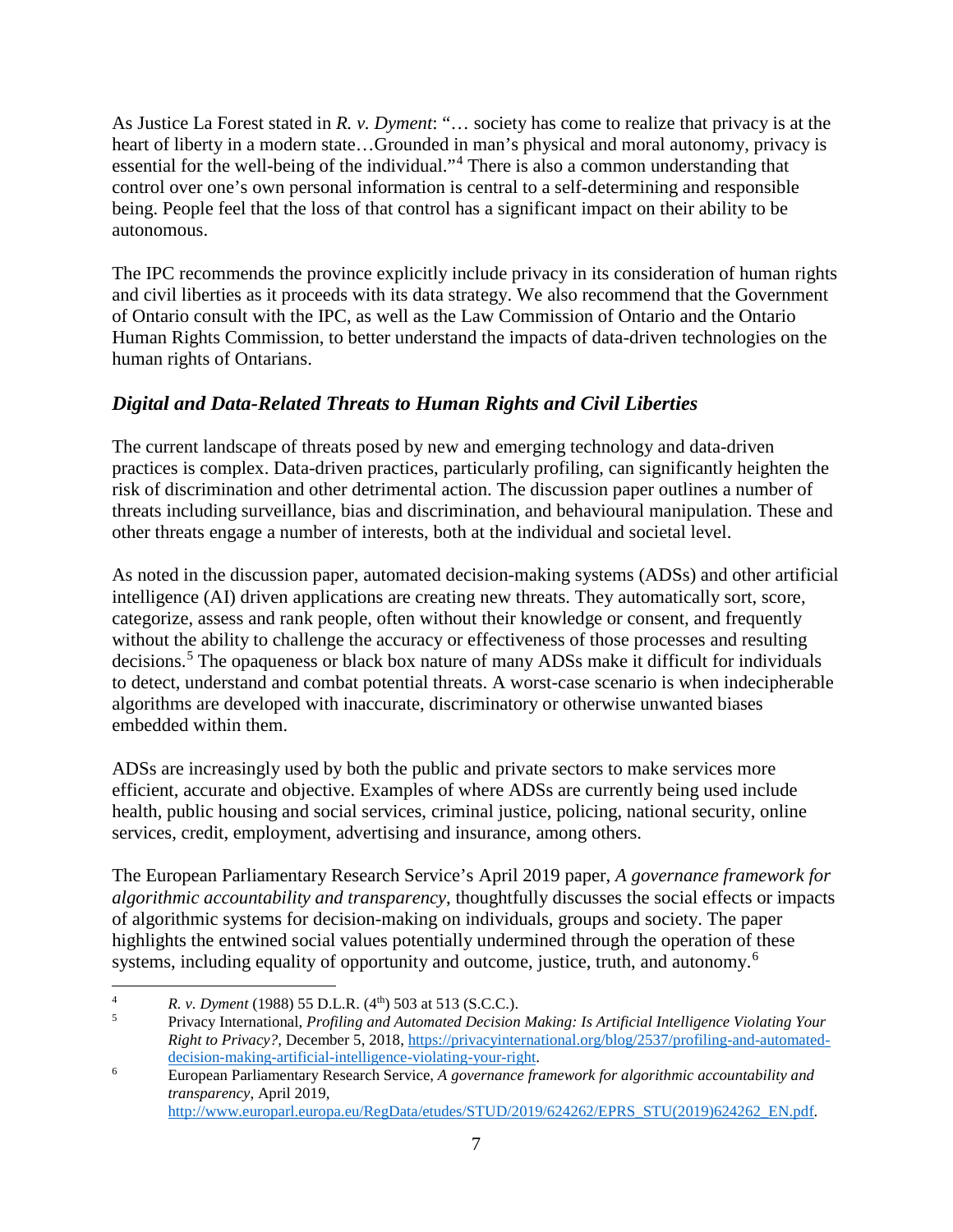## *Advancing and Upholding Human Rights and Civil Liberties*

The government will need to play a leading role in developing appropriate legislation and other measures to prohibit discrimination and other actions that negatively impact individuals, groups and society.

Given the IPC's mandate, we stress the importance of strong privacy laws for both Ontario's public and private sectors. Robust and modern privacy laws, with effective oversight, are the critical underpinning necessary to upholding human rights and civil liberties.

The discussion paper asks several questions related to how the province can improve transparency and accountability concerning the use of ADSs in the public and private sectors. As the government knows, there are numerous governance models being used or contemplated around the world – ranging from self-regulation to legislation (for example, the recently introduced federal United States *Algorithmic Accountability Act*). [7](#page-9-0)

An example is the Government of Canada's *Directive on Automated Decision-Making*, which took effect on April 1, 2019.<sup>[8](#page-9-1)</sup> One of the directive's requirements relates to transparency. It defines the need to post a prominent and plain language notice on the program or service website before decisions, as well as to provide meaningful explanations to affected individuals after decisions, on how and why the decisions were made. The directive also requires the completion of an algorithmic impact assessment (AIA), which is a questionnaire designed to assess and mitigate the risks associated with deploying an ADS.

To promote transparency and accountability about the use of ADSs and other AI driven applications in the OPS, as a starting point, the IPC recommends that the province move swiftly to implement a directive akin to the federal one. Completing an AIA, similar to a privacy impact assessment and threat/risk assessment, as part of the OPS's governance processes, would require programs to proactively identify and address the potential impacts of ADSs, prior to their development or acquisition.

This would help determine whether a proposed use of an ADS and other AI driven application is appropriate, ethical, privacy protective and does not violate human rights and civil liberties. The directive could be supplemented, or superseded, once the province determines how ADSs should be regulated in the broader public and private sectors (for example, if legislation were enacted).

The IPC also recommends that the province define rules governing its procurement of algorithmic systems and AI driven applications, including levels of accountability and transparency. The government should require openness about the use of ADSs and AI by all its agents, contractors and partners.

<span id="page-9-0"></span> <sup>7</sup> *Algorithmic Accountability Act of 2019*, [https://www.wyden.senate.gov/imo/media/doc/Algorithmic%20Accountability%20Act%20of%202019-](https://www.wyden.senate.gov/imo/media/doc/Algorithmic%20Accountability%20Act%20of%202019%20Bill%20Text.pdf) [%20Bill%20Text.pdf.](https://www.wyden.senate.gov/imo/media/doc/Algorithmic%20Accountability%20Act%20of%202019%20Bill%20Text.pdf)

<span id="page-9-1"></span><sup>8</sup> Government of Canada, *Directive on Automated Decision-Making*, [https://www.tbs-sct.gc.ca/pol/doc](https://www.tbs-sct.gc.ca/pol/doc-eng.aspx?id=32592)[eng.aspx?id=32592.](https://www.tbs-sct.gc.ca/pol/doc-eng.aspx?id=32592)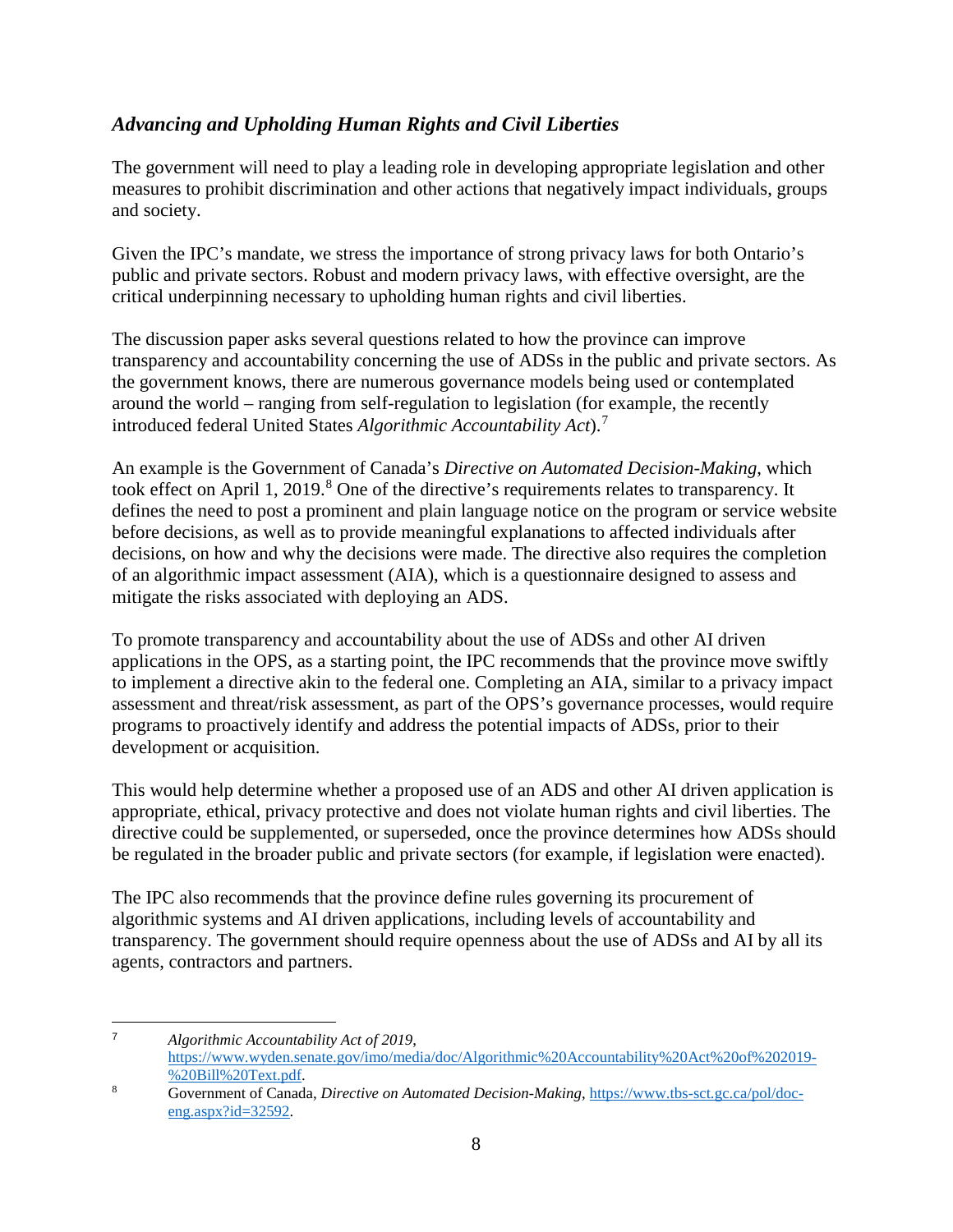To ensure the design, procurement, and implementation of algorithmic processes in more thoughtful and transparent ways, government contracts could require vendors to create and deliver records to it that explain key policy decisions and validation efforts, without necessarily disclosing precise formulas or algorithms. *FIPPA* and *MFIPPA* would protect trade secrets should there be access requests. Other records related to use of ADSs could be proactively and reactively disclosed, to support meaningful accountability and transparency, as well as public debate without adversely affecting contractors' competitive positions.<sup>[9](#page-10-0)</sup>

Regarding regulating ADS in the private sector, as the province knows, other jurisdictions have adopted different approaches ranging from voluntary adoption of the AIA model, establishing a legislative framework that requires completion of an AIA in certain circumstances, <sup>[10](#page-10-1)</sup> or something more expansive like the *GDPR* requirements.

### *New Rights in Relation to Data and Data-Driven Practices*

The IPC is pleased that the Government of Ontario is engaging with the public on the issue of new rights related to data and data-driven practices. This is a significant and far-reaching question. Unfortunately, the scope, as stated in the discussion paper, is ill-defined. Until more details are known, it is not possible for us to respond in a meaningful way as this discussion question just raises more questions. For example:

- Would the right to data ownership only relate to personal information or all data?
- Would the data owner be able to licence use or get paid a user fee?<sup>[11](#page-10-2)</sup>
- Would ownership be defined as a property right<sup>[12](#page-10-3)</sup> or in some other manner?

On the matter of new rights related to data-driven practices, generally the IPC would support the province's efforts to increase privacy protection for Ontarians. However, much more study of this important issue is needed.

If the province decides to introduce substantially similar private sector privacy legislation, consideration can be given to the rights identified in the discussion paper, such as the right to erasure. Also, as previously noted, Ontario businesses involved with international commerce are already following the requirements of the *GDPR* and similar legislation in other jurisdictions.

<span id="page-10-0"></span> $\overline{9}$ <sup>9</sup> Robert Brauneis & Ellen P. Goodman, *Algorithmic Transparency for the Smart City*, 20 Yale J. L. & Tech. 103 (2018), [https://yjolt.org/sites/default/files/20\\_yale\\_j.\\_l.\\_tech.\\_103.pdf.](https://yjolt.org/sites/default/files/20_yale_j._l._tech._103.pdf)

<span id="page-10-1"></span><sup>10</sup> European Parliamentary Research Service, *A governance framework for algorithmic accountability and transparency*, April 2019, [http://www.europarl.europa.eu/RegData/etudes/STUD/2019/624262/EPRS\\_STU\(2019\)624262\\_EN.pdf,](http://www.europarl.europa.eu/RegData/etudes/STUD/2019/624262/EPRS_STU(2019)624262_EN.pdf) p. 73.

<span id="page-10-2"></span><sup>11</sup> A survey by Insights Network earlier this year found that 79% of consumers said they want compensation when their data is shared, [https://www.brookings.edu/blog/techtank/2019/06/26/why-data-ownership-is](https://www.brookings.edu/blog/techtank/2019/06/26/why-data-ownership-is-the-wrong-approach-to-protecting-privacy/)[the-wrong-approach-to-protecting-privacy/.](https://www.brookings.edu/blog/techtank/2019/06/26/why-data-ownership-is-the-wrong-approach-to-protecting-privacy/)

<span id="page-10-3"></span><sup>12</sup> For example, the American S.806 - *Own Your Own Data Act* introduced early in 2019, each individual would own and have an exclusive property right in the data that they generate on the internet.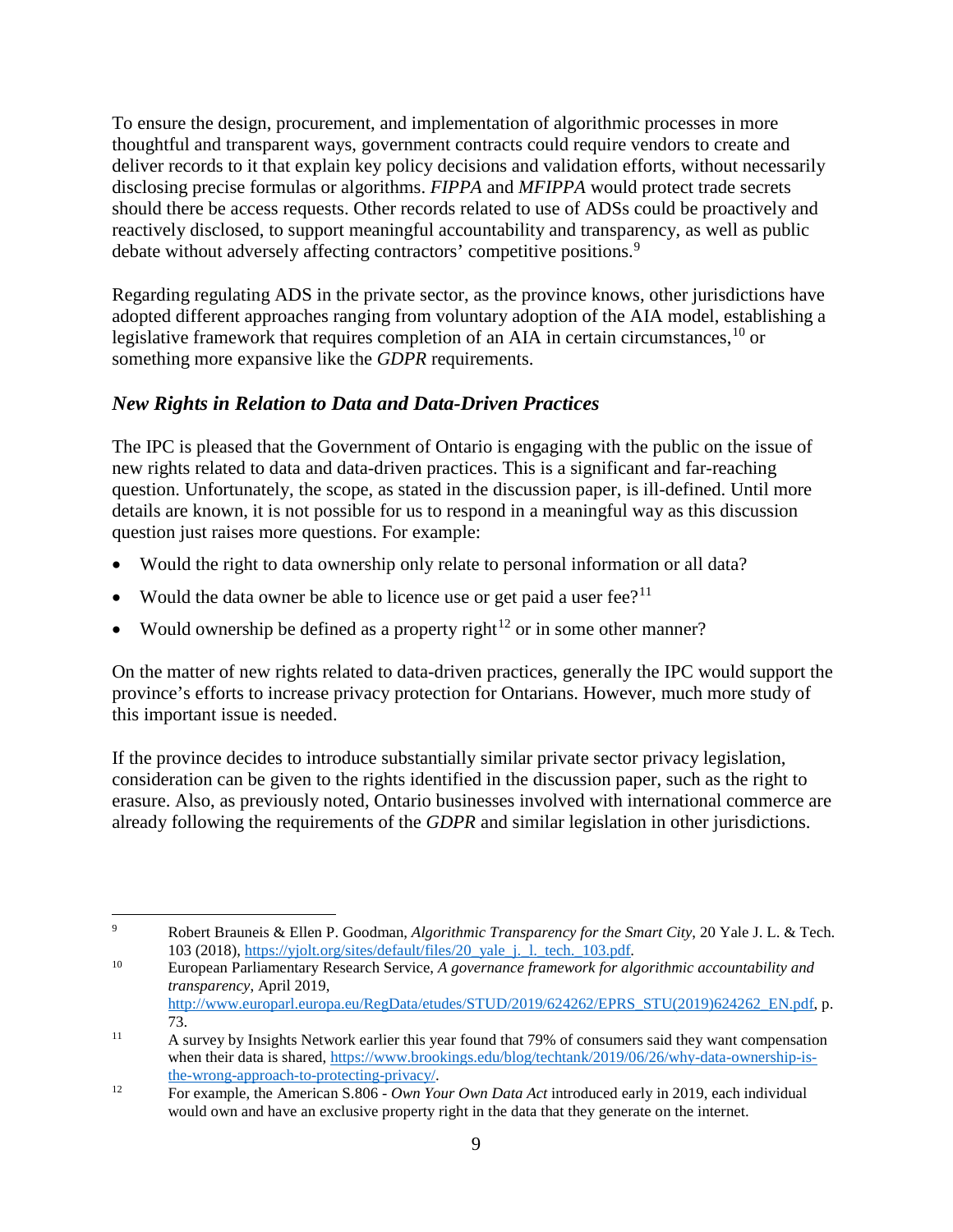The province can learn from the implementation and ongoing compliance challenges related to the *GDPR* and other similar legislation. We look forward to working with the government as it determines how to move forward on this important matter.

# **PUBLIC EDUCATION AND AWARENESS**

Given the complexity of data-driven practices and technology, and the rapid pace of change, public education and awareness are essential to enable individuals to understand and manage potential risks when engaging with online and other digital services. They also will help the government reach its goal of "putting the people first in everything it does by adopting new digital practices and technologies that will deliver simpler, faster, better services to Ontarians."<sup>13</sup> Steps must be taken to ensure that no one gets left behind.

This is reflected in the discussion paper, where the Ontario government said it will work to:

- promote public education and awareness through useful information, tools and resources to help Ontarians understand and protect themselves against data-related harms online
- encourage useful resources that promote cybersecurity, privacy and safety online

The IPC applauds the government for this commitment, but we recommend the province do more than just encourage useful resources – the government should direct and play an active role in developing the tools, guidance and other resources.

As the province knows, given the diversity of Ontario's population and the range of knowledge, experience, skills and abilities, languages, and economic resources, the spectrum of its approaches and messaging for public education and awareness will need to be varied and tailored. Additionally, the public's needs and priorities will evolve as the population ages, and technology, service delivery and business practices change.

While education and awareness about the threats and risks of data-driven practices are important for all Ontarians, they are critical for children. Young people need to be able to harness the full potential of online resources while protecting their privacy and themselves from threats, such as cyberbullying. Those who learn to control their personal information and protect their online reputation will be able to safely participate in the online economy and community.

In 2016, a group of international data protection and privacy commissioners adopted an International Competency Framework on Privacy Education.[14](#page-11-1) The commissioner's resolution called for more privacy education in schools and training opportunities for educators. In 2018, the international commissioners followed up with a resolution on E-learning Platforms, which included 24 recommendations and guidance to protect privacy when developing, implementing,

<span id="page-11-1"></span><span id="page-11-0"></span> $13$ <sup>13</sup> Ontario Digital Service webpage,  $\frac{https://www.ontario.ca/page/ontario-digital-service.}{https://www.ontario.ca/page/ontario-digital-service.}$ 

<sup>14</sup> The 38th International Conference of Data Protection and Privacy Commissioners, *Resolution for the Adoption of an International Competency Framework on Privacy Education*, October 18, 2016, [https://icdppc.org/wp-content/uploads/2015/02/Resolution-2016-on-Privacy-education.pdf.](https://icdppc.org/wp-content/uploads/2015/02/Resolution-2016-on-Privacy-education.pdf)